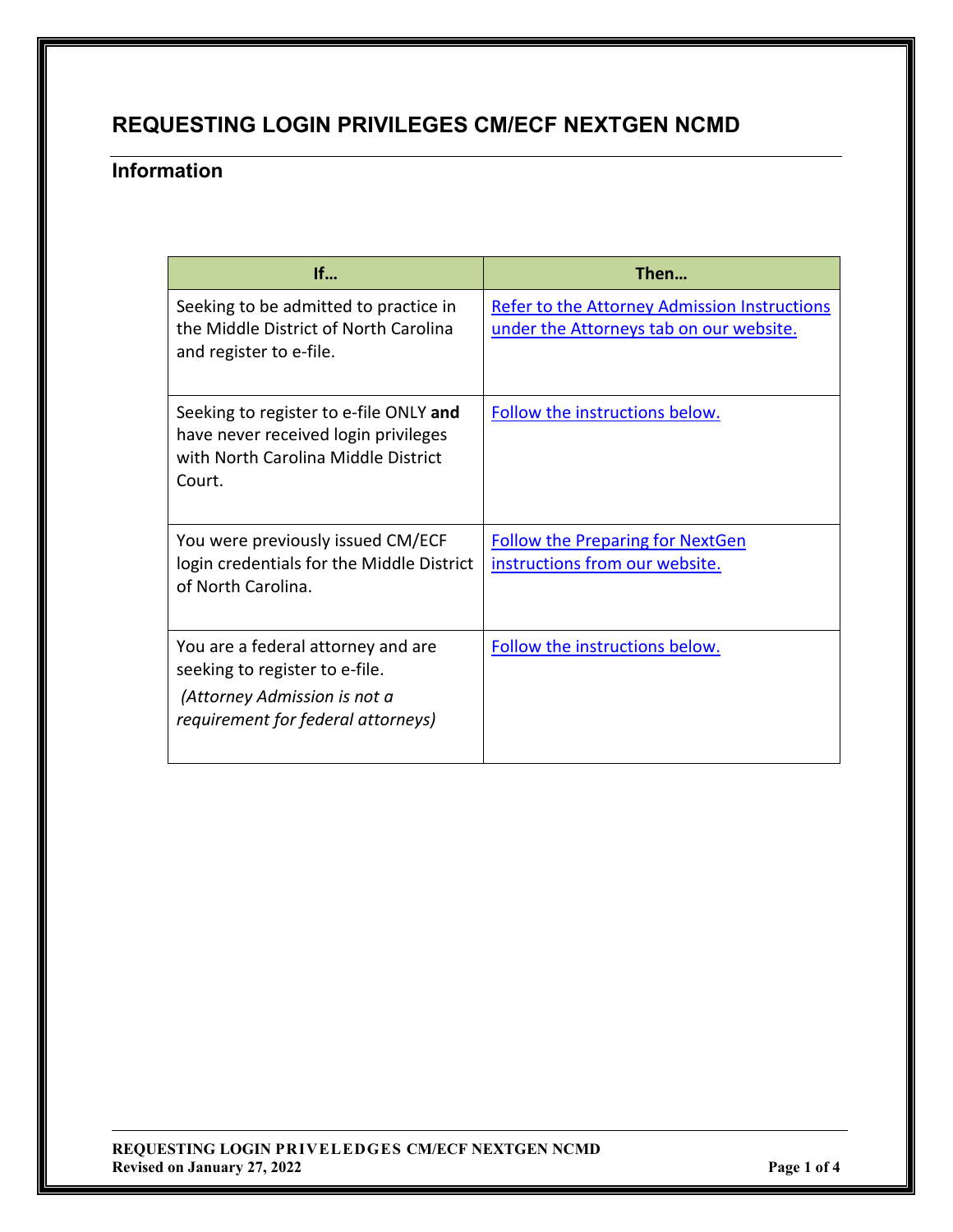<span id="page-1-0"></span>

| <b>REQUESTING LOGIN PRIVELEDGES CM/ECF NEXTGEN NCMD</b> |             |
|---------------------------------------------------------|-------------|
| <b>Revised on January 27, 2022</b>                      | Page 2 of 4 |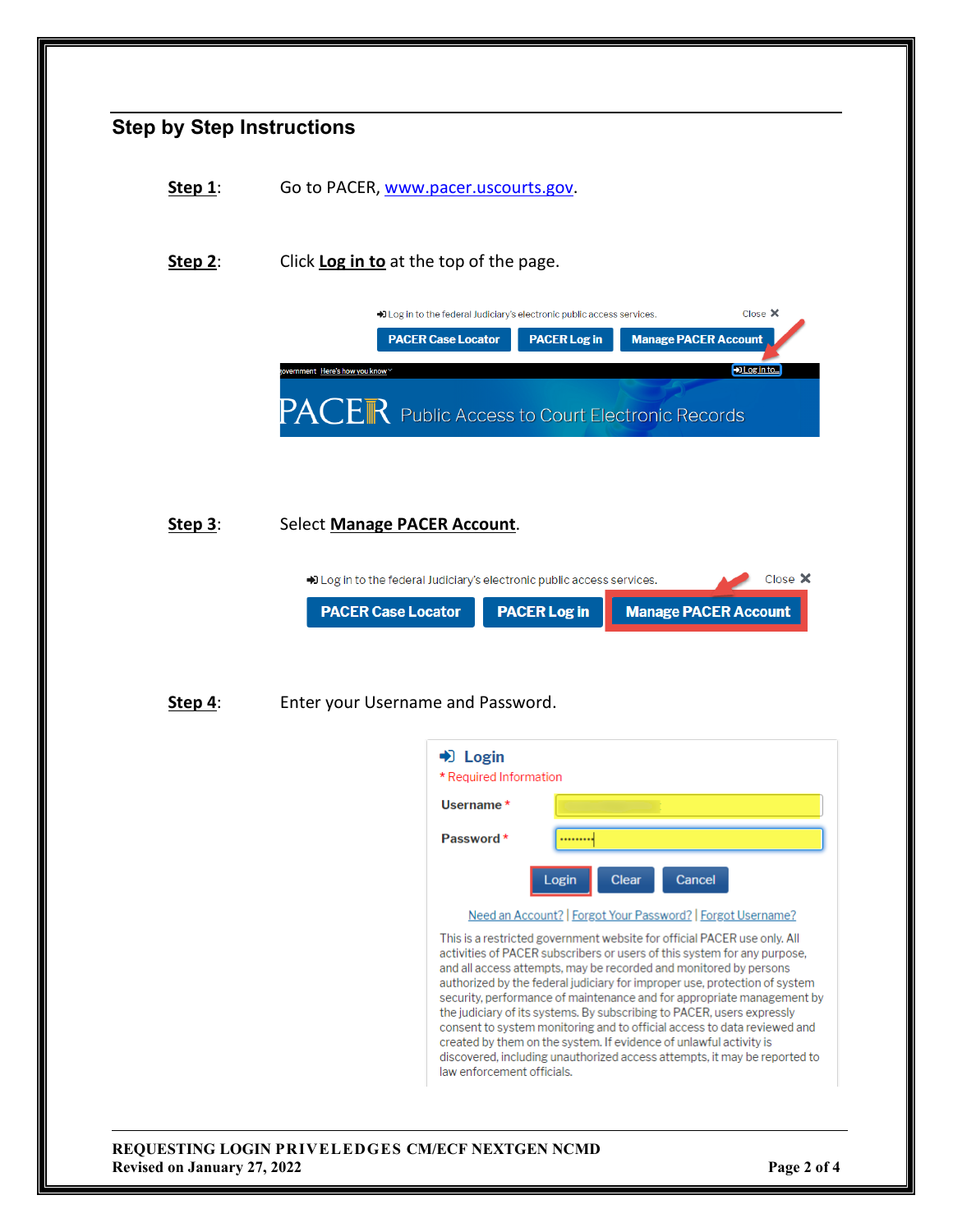#### **Step 5**: Once logged in, select the **Maintenance** tab.

| Settings | <b>Maintenance</b>          | Usage |                                           |
|----------|-----------------------------|-------|-------------------------------------------|
|          | Update Personal Information |       | Attorney Admissions / E-File Registration |
|          | Update Address Information  |       | Non-Attorney E-File Registration          |
|          | Check E-File Status         |       | E-File Registration/Maintenance History   |

### **Step 6**: Select **Attorney Admissions/E-File Registration** under the Maintenance tab.



**Step 7**: On the following screen, select **U.S. District Courts** and **North Carolina Middle District**. If you do not see North Carolina Middle District Court as an option, verify if you already submitted and/or have filing privileges with North Carolina Middle District. If you have previously linked a CM/ECF account to your PACER account, contact Kenan Sonbay at 336.332.6003 for further instructions.



#### **REQUESTING LOGIN PRIVELEDGES CM/ECF NEXTGEN NCMD Revised on January 27, 2022 Page 3 of 4**